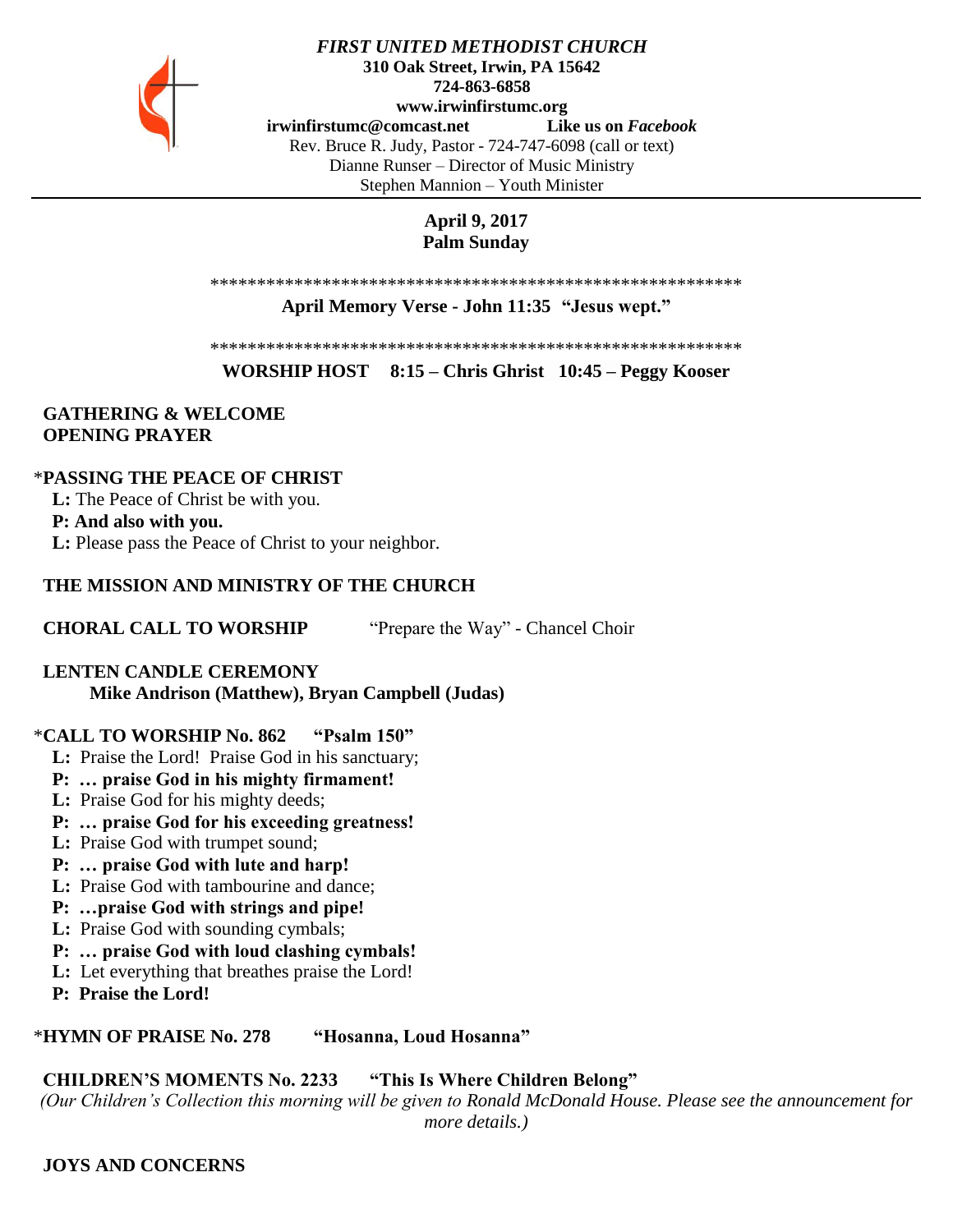## **PASTORAL PRAYER & THE LORD'S PRAYER**

 **Our Father who art in heaven, hallowed be thy name, thy kingdom come, thy will be done on earth as it is in heaven. Give us this day our daily bread; and forgive us our trespasses as we forgive those who trespass against us. And lead us not into temptation, but deliver us from evil, for thine is the kingdom, and the power and the glory forever. AMEN**

## **PRESENTATION OF GOD'S TITHES AND OUR OFFERINGS**

 **OFFERTORY "The Lamb of God"**

**\*LENTEN DOXOLOGY (tune: "Old 100th) Praise God throughout these forty days. Praise Christ, our Lord, whom God did raise, And praise the Spirit who imparts God's love in Christ into our hearts. Amen**

### \***PRAYER OF DEDICATION AND THANKS**

**\*HYMN No. 277 "Tell Me the Stories of Jesus"**

**SCRIPTURE** Matthew 21:1-11

 **MESSAGE "Here He Comes!"**

\***HYMN OF PARTING No. 2075 "King of Kings"** 

\***BENEDICTION**  \***MUSIC OF PARTING "Hosanna, Loud Hosanna"**

\***Those who are able, please stand**.

*The service is under the control of the Holy Spirit. The altar rail is always open.* \*\*\*\*\*\*\*\*\*\*\*\*\*\*\*\*\*\*\*\*\*\*\*\*\*\*\*\*\*\*\*\*\*\*\*\*\*\*\*\*\*\*\*\*\*\*\*\*\*\*\*\*\*\*\*\*\*

## **ATTENDANCE LAST WEEK Saturday: 13 Sunday: 8:15 - 84 10:45 – 93**

## **SERVING YOU TODAY**

USHERS TEAMS: 8:15 – Terry Yurcisin 10:45 – Tom Lehner

**SOUND TEAM:** 8:15 – Penny Brant, Josh Burger 10:45 – Penny Brant, Josh Burger

**NURSERY:** Our Nursery (birth through age 5) is open during the worship services. The attendents today are Kim & David Platt. In the event that no attendents are present, parents are still welcome to use the nursery however they must stay with their children.

\*\*\*\*\*\*\*\*\*\*\*\*\*\*\*\*\*\*\*\*\*\*\*\*\*\*\*\*\*\*\*\*\*\*\*\*\*\*\*\*\*\*\*\*\*\*\*\*\*\*\*\*\*\*\*\*\*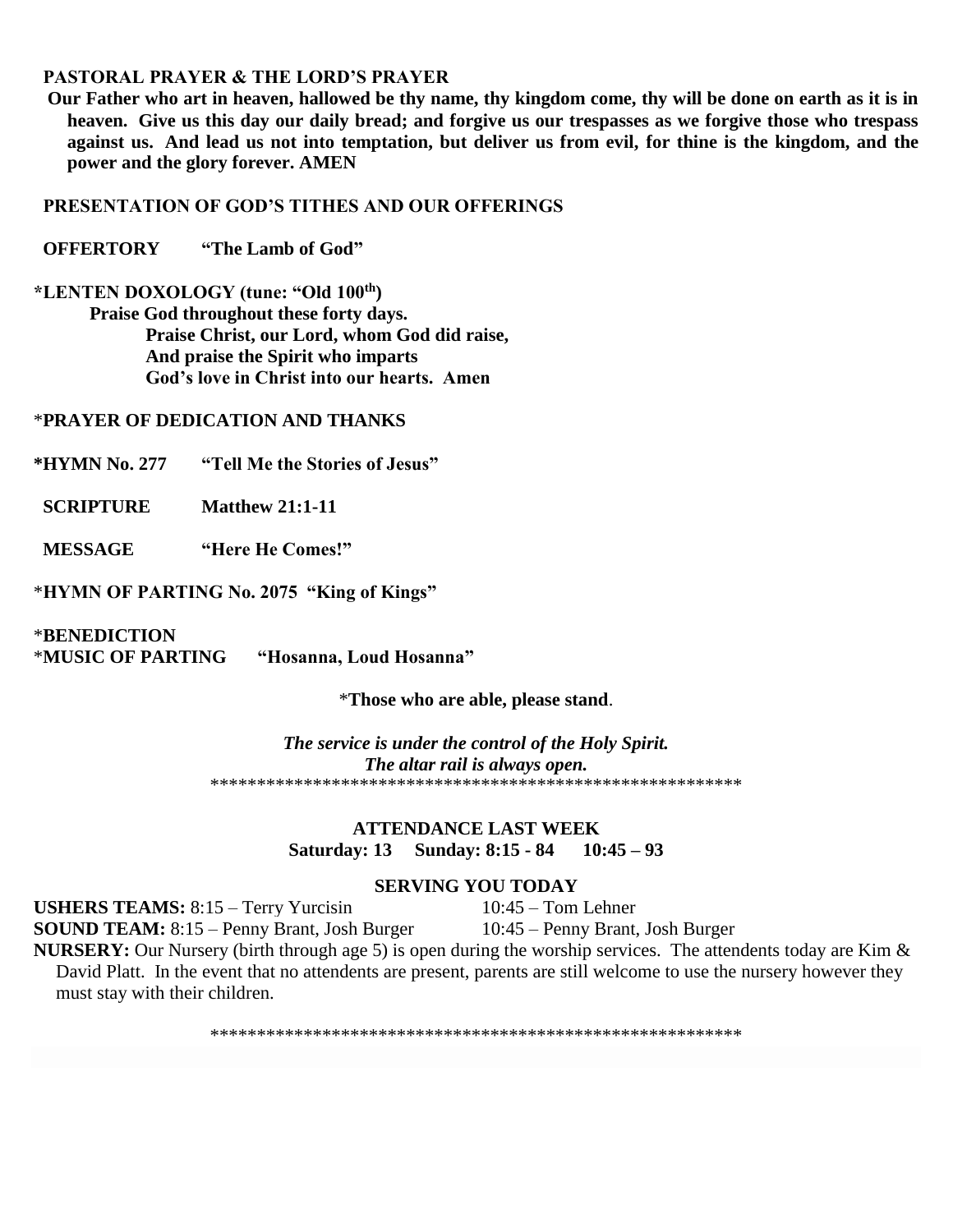#### **THIS WEEK AT OUR CHURCH**

## **Office - 8:00 AM – 1:00 PM Monday thru Thursday; 8:00 AM – Noon on Friday**

**Pastor Bruce – 10:00 AM – 1:00 PM Tuesday, Wednesday & Thursday**

724-747-6098 (call or text) or email at [preacherptl@gmail.com](mailto:preacherptl@gmail.com) *Please feel free to contact Pastor Bruce if you are in need of a pastoral visit.*

#### **Today, Sunday, April 9**

**Palm Sunday** 8:00 Prayer 8:15 Worship Service 9:30 Sunday School 9:30 Confirmation Class 10:45 Worship Service 12:15 Living Last Supper Set up 3:30 Living Last Supper Dress Rehearsal

#### **Monday, April 10**

 6:30 Grief Support 7:00 Dartball – Play-off – Away

**Tuesday, April 11** 7:00 NA 7:00 Living Last Supper

#### **Wednesday, April 12**

11:30 Mid Week Lenten Service (First United Church of Christ, Main Street) No Youth Group this week

#### **Thursday, April 13**

 9:00 Food Bank Truck, help needed 6:30 NA 7:00 Living Last Supper

#### **Friday, April 14**

12:00 Walk of the Cross begins at the Presbyterian Church on Pennsylvania Avenue. *See announcement*

#### **Saturday, April 15**

**Next Sunday, April 16 Easter Sunday/Communion Confirmation/Reception of New Members** 8:00 Prayer 8:15 Worship Service 9:30 Sunday School 10:45 Worship Service 6:00 Contemporary Worship Service The Christian Singles Group will not meet until April 29th.

The Trustees meeting has been rescheduled for Tuesday, April 18<sup>th</sup> at 7:00 PM The N.O.W. committee will meet Wednesday, April 26<sup>th</sup> at 7:00 PM The next SonShiners rehearsal will be April 30. \*\*\*\*\*\*\*\*\*\*\*\*\*\*\*\*\*\*\*\*\*\*\*\*\*\*\*\*\*\*\*\*\*\*\*\*\*\*\*\*\*\*\*\*\*\*\*\*\*\*\*\*\*\*\*\*\*

# **ANNOUNCEMENTS**

\*\*\*\*\*\*\*\*\*\*\*\*\*\*\*\*\*\*\*\*\*\*\*\*\*\*\*\*\*\*\*\*\*\*\*\*\*\*\*\*\*\*\*\*\*\*\*\*\*\*\*\*\*\*\*\*\*

**CHILDREN'S COLLECTIONS:** The Children's Collection this week will be given to *Ronald McDonald H o us e .* Many families travel far from home and spend several weeks or months to get treatment for their seriously ill or injured children – a long time to be away or to divide a family. And, for children facing a serious medical crisis, nothing seems scarier than not having mom and dad close by for love and support. A Ronald McDonald House is that "home-away-from-home" for families so they can stay close by their hospitalized child at little or no cost.

Our Houses are built on the simple idea that nothing else should matter when a family is focused on the health of their child – not where they can afford to stay, where they will get their next meal or where they will lay their head at night to rest. We believe that when a child is hospitalized the love and support of family is as powerful as the strongest medicine prescribed. Families are stronger when they are together, which helps in the healing process. By staying at a Ronald McDonald House, parents also can better communicate with their child's medical team and keep up with complicated treatment plans when needed. They can also focus on the health of their child, rather than grocery shopping, cleaning or cooking meals.

When your child is sick, you want the best care possible – even if it is hundreds or thousands of miles away. The Ronald McDonald House allows families to access specialized medical treatment by providing a place to stay at little or sometimes no cost.

At every House, families can enjoy: home-cooked meals, private bedrooms & playrooms for children. Depending on the House, these services may also be available: special suites for children with suppressed immune systems, accredited education programs, recreational activities, non-clinical support services & sibling support services.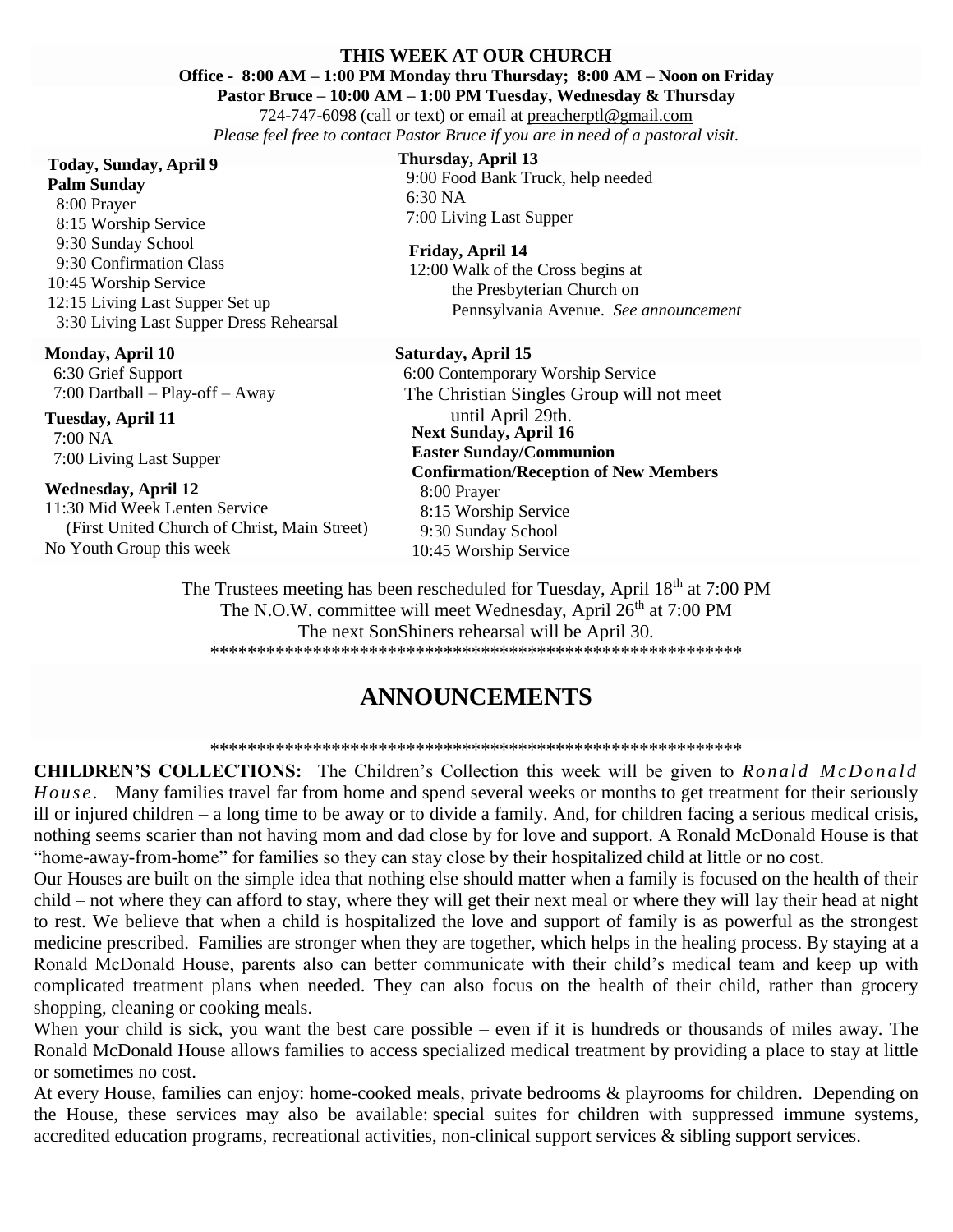The generosity of volunteers and donors make it all possible. In return, families either stay at no cost or are asked to make a donation up to \$25 per day, depending on the House. The RMHC Global Policy is that families are never turned away; if it's not possible to pay, the fee is waived.

http://www.rmhc.org/ronald-mcdonald-house

## **American Red Cross: 3/26-\$276.00**

#### 

**NEW BIBLE STUDY SCHEDULE:** Instead of the  $2^{nd} \& 4^{th}$  Wednesdays of each month, the Bible Study with Pastor Bruce will now meet every other Wednesday at 1:00 PM. Everyone is welcome to attend. Please see Pastor

Bruce for more information. 

# THE LIVING LAST SUPPER

One of Christianity's most significant events was brilliantly portrayed by Leonardo Da Vinci: The Last Supper. This Renaissance masterpiece is brought to life in Ruth Elaine Schram's remarkable new work, "The Living Last Supper." The music passionately captures the pathos of the event while the disciples speak, expressing their innermost thoughts with brief but poignant monologues. The congregation will participate in the special seder meal which Christians call "the Last Supper" by sharing communion with one another and with Christ and His disciples.

For the eleventh year, we will be presenting our annual drama, The Living Last Supper, on Tuesday and Thursday, April 11 and 13 at 7:00 PM.

Please plan to attend the service. It will be a memorable experience for all. The Tuesday night performance has become a popular time for members of other churches to attend, since many will have services in their own churches on Thursday night. Please help us spread the word that all are welcome. We hope for a real crowd both nights. Your personal involvement in The Living Last Supper as a member of the congregation will make this Lent/Easter season one you will not forget!

There will be a reception in the assembly room after the Tuesday performance to greet our guests from the community. Cookie donations are needed. Cookies may be brought to the church any time beginning Palm Sunday (April 9).

#### 

## "WHAT CHRISTIANS BELIEVE"

Midweek Lenten Services at First United Church of Christ on Main Street These services are sponsored by the Norwin Men's Prayer Fellowship group

 $11:30$  AM – Hymn Sing  $12:00$  Noon – Worship 12:30 PM - Lunch \*\*\*

April  $12<sup>th</sup>$ Topic: "For Ever and Ever" Speaker: Rev. Ronald Durika

\*\*\*Lunch provided (for a fee) by the Colonial Grille 

## ANNUAL GOOD FRIDAY WALK OF THE CROSS

Friday, April 14, 2017

Services begin at 12:15 PM at the Presbyterian Church on Pennsylvania Avenue. The walk includes a service at the Holy Trinity Lutheran Church on Main Street, and ends with a service here at FUMC. The event will last approximately  $1 \frac{1}{2}$  hours. The Norwin Ministerium is encouraging participants to park at the Presbyterian Church. They will provide a van to shuttle people back there after the service at FUMC.



## **CONFIRMATION AND RECEPTION OF MEMBERS**

Next Sunday, April 16<sup>th</sup> we will welcome the 2017 confirmands and new members into our FUMC family. A list of their names and adresses will be included in the bulletin next week. Please be sure to come and greet our newest members.

If you would like to be a member of our church, please contact Pastor Bruce (724-747-6098) or the church office (724-963-6858.)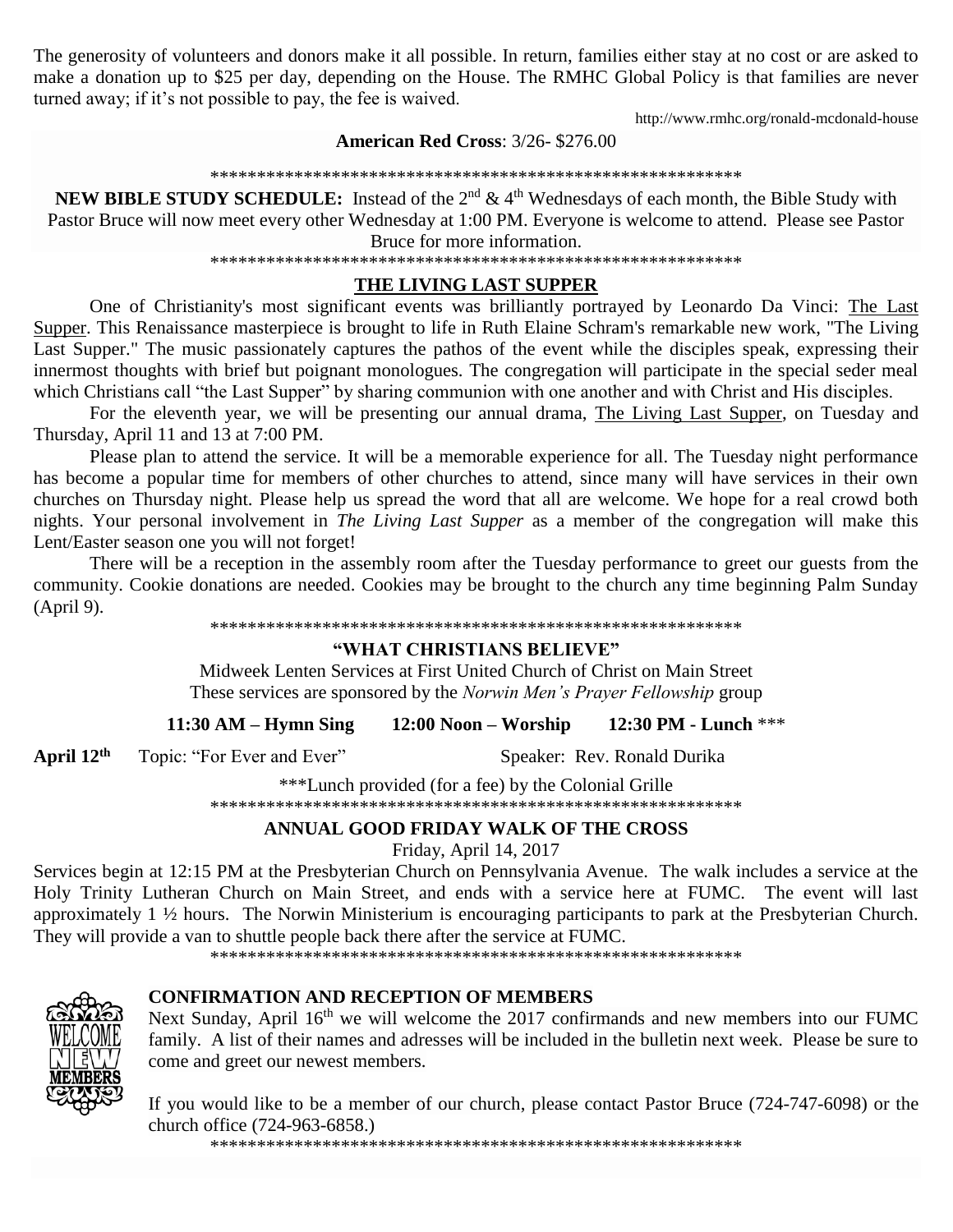# **Join us Wednesdays from 7-9pm!** *(The Youth group will not meet on Wednesday, April 12th)*



We are in need of volunteers to provide a meal for the youth group Wednesday nights. Just something simple and yummy; such as sloppy joe's, hotdogs, mac and cheese, or pizza. Food will need to be in the youth room by 7pm on the Wednesday night you sign up for. If you can help, please sign up on the "ministry opportunities" clip board, or contact Stephen at [pastormannion@gmail.com](http://pastormannion@gmail.com/) or 412-610-3289.

We really appreciate your time and generosity!

\*\*\*\*\*\*\*\*\*\*\*\*\*\*\*\*\*\*\*\*\*\*\*\*\*\*\*\*\*\*\*\*\*\*\*\*\*\*\*\*\*\*\*\*\*\*\*\*\*\*\*\*\*\*\*\*\*

# **OPPORTUNITIES FOR SERVICE**

The following opportunities for service will be on the clipboard today:

- 1) Assisting with the reception after Living Last Supper performance on April 11
- 2) Selling DVDs and other items at Living Last Supper performances April 11 and 13
- 3) Providing refreshments for Youth Group on Wednesdays (through end of school year)

The other Opportunities for Service are on a bulletin board in the narthex. Please be sure to check the board and volunteer.

1) Decorating for Easter (Good Friday afternoon)

- 2) Coordinating and assisting the Graduate Recognition celebration on June 4.
- 3) Coffee hour assistant (through December)

**LIVING LAST SUPPER PUBLICITY** -Please remember to pick up some yard signs, posters and pocket posters in the entry hall today. Help us to spread the word of our outreach event.

\*\*\*\*\*\*\*\*\*\*\*\*\*\*\*\*\*\*\*\*\*\*\*\*\*\*\*\*\*\*\*\*\*\*\*\*\*\*\*\*\*\*\*\*\*\*\*\*\*\*\*\*\*\*\*\*\*



**OUR MEN'S DARTBALL TEAM** is continuing in the playoffs. Their next game will be on April  $10<sup>th</sup>$ at an away location. Congratulations guys & good luck!

\*\*\*\*\*\*\*\*\*\*\*\*\*\*\*\*\*\*\*\*\*\*\*\*\*\*\*\*\*\*\*\*\*\*\*\*\*\*\*\*\*\*\*\*\*\*\*\*\*\*\*\*\*\*\*\*\*



**Camp Fundraiser Hoagie Sale**...April Hoagie Sale Orders will be taken today and next Sunday, April 16th. Hoagies will be delivered after both services on Sunday, April 23rd. If you would like your sale to go towards a particular camper's account, please list that camper's name on the top of your order form. All hoagies, now ordered from Manor Grille will cost \$6.50. Cash or Check (payable to

First UM) is due when you pick up your hoagie. Thanks for helping to send our kids to camp! Questions...contact Laurie Saporito, Camp Steward at 724-864-5649 or [cts72@hotmail.com](javascript:window.top.ZmObjectManager.__doClickObject(document.getElementById(%22OBJ_PREFIX_DWT8595_com_zimbra_email%22));)

\*\*\*\*\*\*\*\*\*\*\*\*\*\*\*\*\*\*\*\*\*\*\*\*\*\*\*\*\*\*\*\*\*\*\*\*\*\*\*\*\*\*\*\*\*\*\*\*\*\*\*\*\*\*\*\*\*

# **EASTER BASKETS**

The Outreach Committee will once again be supporting local families in need by providing them with food baskets with all the fixings for an Easter dinner and by providing each family with an Easter basket of sweet treats! *All items for the Easter Baskets are due back to the church today. If you have not returned your items, please contact Anne Osborn (724-744-7278.)*



\*\*\*\*\*\*\*\*\*\*\*\*\*\*\*\*\*\*\*\*\*\*\*\*\*\*\*\*\*\*\*\*\*\*\*\*\*\*\*\*\*\*\*\*\*\*\*\*\*\*\*\*\*\*\*\*\*



*Holy Humor Sunday April 30, 2017*

\*\*\*\*\*\*\*\*\*\*\*\*\*\*\*\*\*\*\*\*\*\*\*\*\*\*\*\*\*\*\*\*\*\*\*\*\*\*\*\*\*\*\*\*\*\*\*\*\*\*\*\*\*\*\*\*\*

**THE CHURCH OFFICE** will close at 12:00 noon on Friday, April 14th and will be closed through Tuesday, April 18<sup>th</sup>. The office will reopen on Wednesday, April 19<sup>th</sup> at 8:00 AM.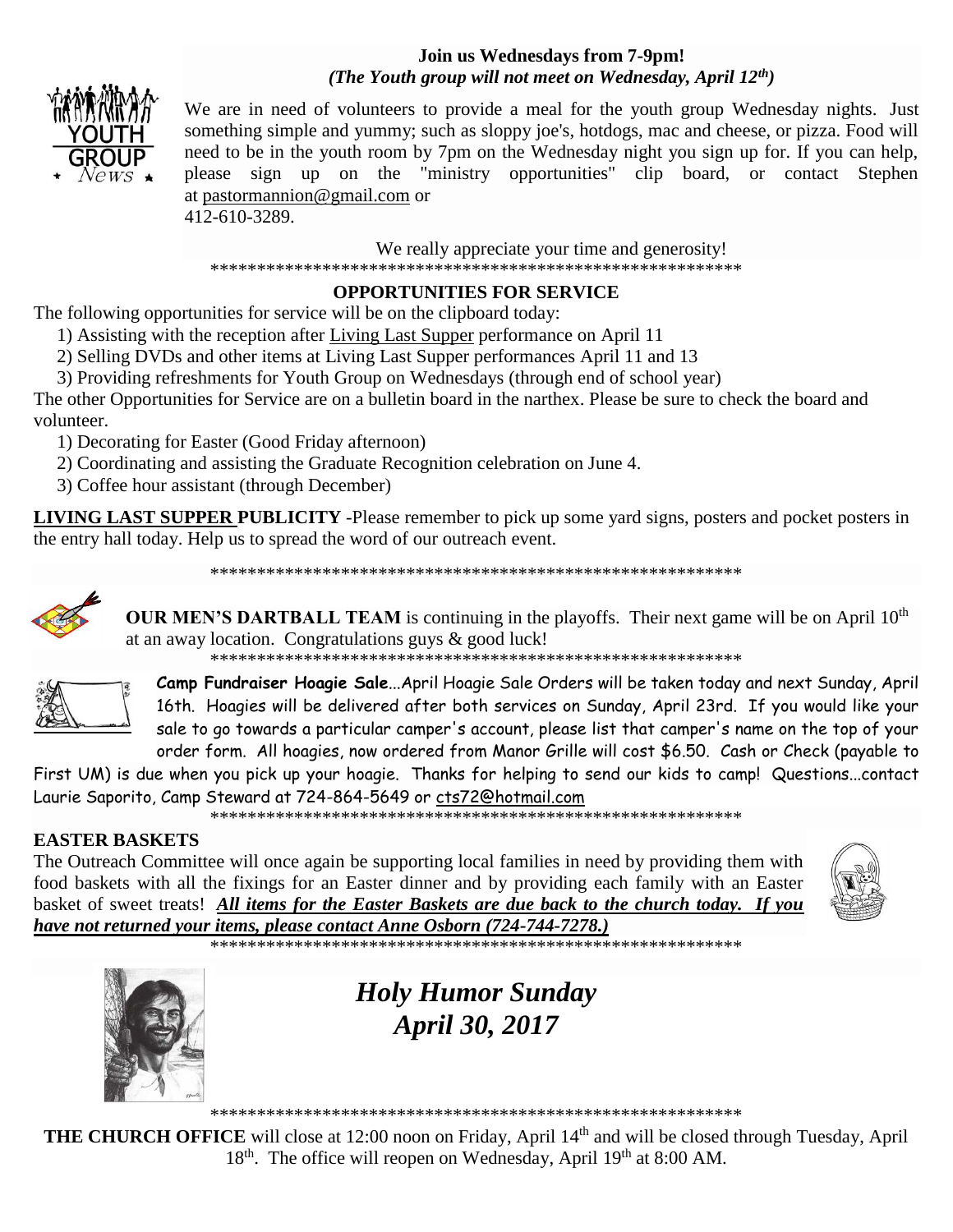## **NEW SMALL GROUP!** "Crazy Love" by Francis Chan **Led by Pastor Stephen**

God is love. Crazy, relentless, all-powerful love. Have you ever wondered if we're missing it? Does something deep inside your heart long to break free from the status quo? Are you hungry for an authentic faith that addresses the problems of our world with tangible, even radical, solutions? God is calling you to a passionate love relationship with Himself. Join us for this life changing video/book/Bible study. www.crazylovebook.com

When: 7:00 pm Thursday nights for 10 weeks starting on May 4th.

**Where:** Youth room

How to sign up: Email or call Stephen at 412-610-3289 pastormannion@gmail.com. The cost is \$20 (book and workbook). Amount can be paid at first meeting. Register by April 30th!



Tickets for the Mother/Daughter banquet will go on sale the Sunday after Easter, April 23rd.

I am in search of any pictures you might have from previous mother/daughter banquets. Please email them to me at missdawn25@yahoo.com, send them to me at 7607 Gracelyn Lane, North Huntingdon, PA 15642, or leave them in the church office. Thanks, Dawn

For more information on the following programs, contact Pastor Bruce at 724-747-6098 (call or text) or email at preacherptl@gmail.com

**BIBLE STUDY WITH PASTOR BRUCE:** Held every other Wednesday at 1:00 PM. \*\*\*\*\*\*\*\*\*\*\*\*\*\*\*\*\*\*\*\*

**HEALING SERVICE** - the last Wednesday of the month at 6:00 PM. \*\*\*\*\*\*\*\*\*\*\*\*\*\*\*\*\*\*\*\*

**DEPRESSION AND ANXIETY SUPPORT GROUP:** Meetings will be held the 3<sup>rd</sup> Wednesday of each month at  $6:00 \text{ PM}$ 

\*\*\*\*\*\*\*\*\*\*\*\*\*\*\*\*\*\*\*\*

"RIGHT NOW MEDIA" BIBLE STUDIES: To participate in any of these studies, you need to email the church office at fumc.jeanne.secrep@comcast.net with your request. The office will place your email address on the list of participants and give you instructions on how to log onto the account.

**WORK TRIP ADULT MEMBERS NEEDING CLEARANCES:** All adults or youth 18 years old and will be out of high school this year who want to go on the work trip need to have a child abuse clearance and a criminal record check. Forms are in the office on the desk or they can be obtained on line.

Act 34 - PA criminal clearance- https://epatch.state.pa.us

Requester: First United Methodist Church 310 Oak Street Irwin, PA 15642-3558 724-863-6858

Check church

Act 151 - PA child abuse clearance - https://www.compass.state.pa.us/CWIS Check volunteer

\*\*\*\*\*\*\*\*\*\*\*\*\*\*\*\*\*\*\*\*\*\*\*\*\*\*\*\*\*\*\*\*\*\*\*

**WORK TRIP TEAM MEMBERS - LAY GRANT SCHOLARSHIP APPLICATIONS:** I do not know if monies are available from the conference for financial assistance in attending the work trip this year. All we can do is apply and see if there is some funding. Some years there has been money and other years there has not. I would like families with multiple people attending, youth, and any other individuals needing assistance in attending to consider filling out an application. Never should anyone not attend the work trip because of money. Our church family has been very generous in supporting our members and many have sponsored someone in the past.

The applications are on the desk in the church office. It will only take a few minutes to fill out the form. Place the completed form in our mail slot (second row, second from left). DO NOT HAVE THE FORM SIGNED BY PASTOR BRUCE - I will give him all the forms at one time. I would like the completed forms back to me by Easter, April 16th. I need to have them to conference that week to be considered for June.

> Any questions - Pat Osterman email:  $namretsoip@gmail.com$